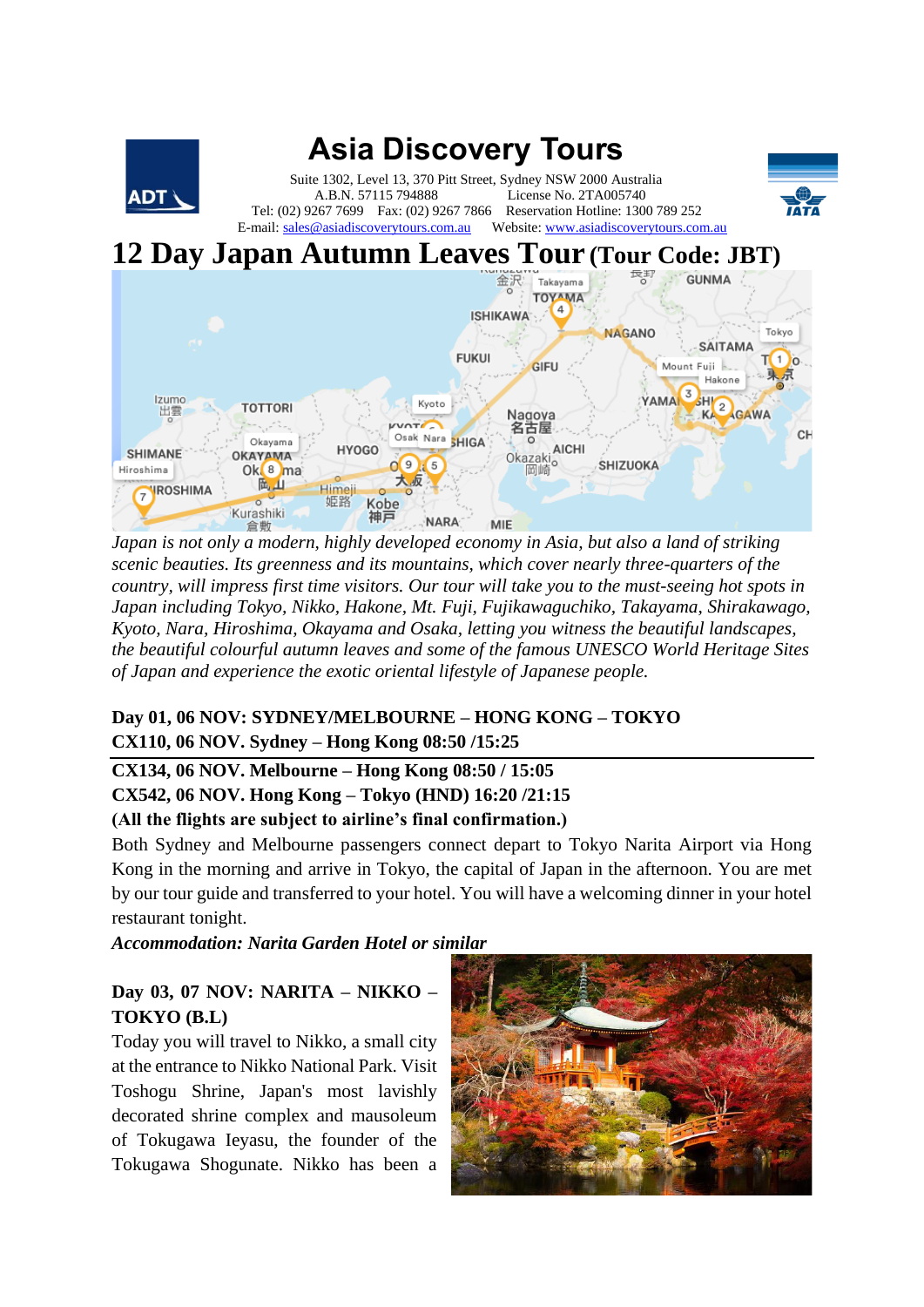centre of Shinto and Buddhist mountain worship for many centuries, and Nikko National Park continues to offer scenic, mountainous landscapes, lakes, waterfalls, hot springs, wild monkeys and hiking trails. You will visit Kegon Water Falls and Lake Chuzenji. Stay overnight in Tokyo.

#### *Accommodation: Tobu Levant Hotel or similar*

## **Day 04, 08 NOV: TOKYO SIGHTSEEING (B.L.D)**

Today's tour includes Edo Museum, Asakusa Temple, a very popular Buddhist temple, built in the  $7<sup>th</sup>$  century, Imperial Palace, home of the Imperial Family, which only opens to public on 23<sup>rd</sup> December and 2<sup>nd</sup> January each year, Ginza, Tokyo brand name shopping area, same as New York 5th Avenue and Shinjuku area.

*Accommodation: Tobu Levant Hotel or similar*

## **Day 05, 09 NOV: TOKYO – HAKONE – MT. FUJI – FUJIKAWAGUCHIKO (B.L.D)**

Travel to Hakone by coach. Visit the Peace Park, Owakutani Hot Spring and have a cruise on Lake Ashi. Visit Mt. Fuji. Climb up to the 5th station by coach, about 2300 meters above the sea level. Visit the Visitor Centre. Enjoy a hot spring in your hotel in the evening. *Accommodation: Motosu View Hotel or similar*



#### **Day 06, 10 NOV: TAKAYAMA – SHIRAKAWAGO GASSHO VILLAGE – NARA (B.L.D)**

We will start with the visit to the Historic Villages of Shirakawa-gō and Gokayama, one of Japan's UNESCO World Heritage Sites. Shirakawa-gō (White River Old District) is located in the village of Shirakawa. These villages are well known for their houses constructed in architectural style known as gassho-zukuri ("prayer-hands construction") style, which is characterized by a thatched and steeply slanting roofresembling two hands joined in prayer. The design is exceptionally strong and combined with the unique properties of the thatching, allowed the houses to withstand and shed the weight of the region's heavy snowfalls in winter. Afterwards we will proceed to Nara.

**Note**: Overnight bag will be used tonight.

*Accommodation: Nara Washington Plaza hotel or similar*

## **Day 07, 11 NOV: NARA – KYOTO – HIROSHIMA (B.L.D)**

In the morning, you will visit Nara Deer Park, Todai Temple and Heian Shrine. Afterwards you will visit the Golden Pavilion and enjoy the Kimono show at Nishinjin showroom. Later we will travel on a Bullet Train from Kyoto to Hiroshima.

Accommodation: Hiroshima Rihga Royal Hotel or similar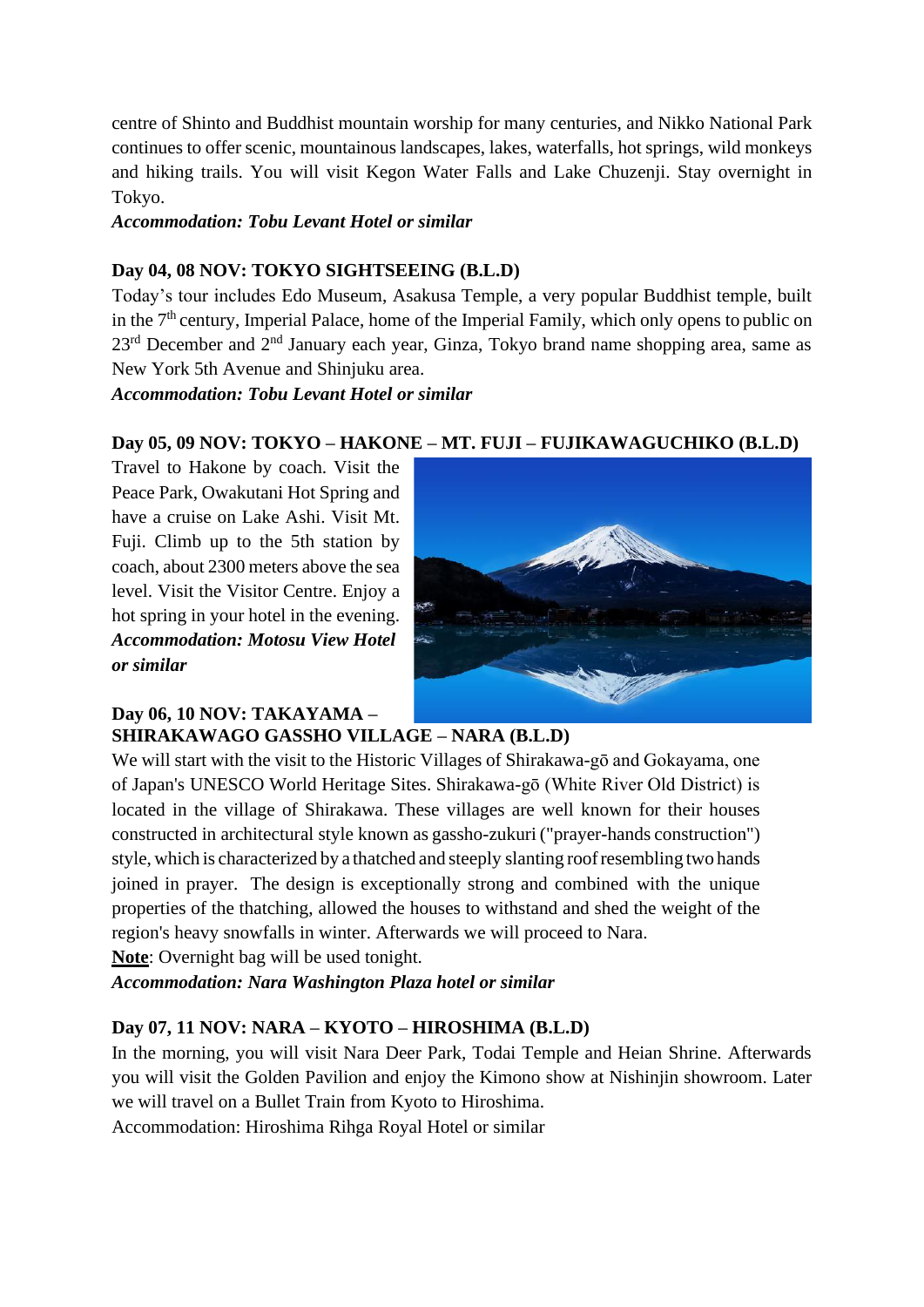### **Day 08, 12 NOV: HIROSHIMA – MIYAJIMA – HIROSHIMA (B.L.D)**



After breakfast you will leave the hotel for a sightseeing tour of Hiroshima and Miyajima. You will visit the Itsukushima Shrine located on Itsukushima Island (Miyajima). Miyajima Island is the popular name of Itsukushima Island situated in Miyajima Town southwestern Hiroshima. It is a scenic sight in which the mountains, sea and red shrine buildings blend in harmony, and the entire island is designated as a historic

site. It is one of the three most beautiful sites in Japan, along with Matsushima in Miyagi and Amanohashidate in Kyoto. Next, visit Peace Memorial Park. The Genbaku Dome (The Atomic Bomb Dome) is the symbol of Hiroshima, the city that advocates peace in the world. It is located in Hiroshima and faces Hiroshima Bay in the Seto Inland Sea. It was originally the Hiroshima Industrial Promotion Hall built in 1915. While all structures vanished in the atomic bomb explosion, only this building miraculously remained standing after the atomic bombing of 6 August 1945.

Accommodation: Hiroshima Rihga Royal Hotel or similar

#### **Day 09, 13 NOV: HIROSHIMA – OKAYAMA (B.L.D)**

After breakfast, you are transferred to Kurashiki, is one of the largest industrial towns in Western Japan, as well as a sightseeing city that preserves the atmosphere of olden day Japan. You will visit Kurashiki Bikan Historical Quarter, which is a symbolic area of the town. Accommodation: Okayama Hotel or Kobe area hotel or similar

#### **Day 10, 14 NOV: OKAYAMA – KOBE – OSAKA (B.L.D)**

After breakfast, you are transferred to Kobe. Visit Old Sake Breweries Museum, and drive to Osaka. Upon arrival at Osaka, visit Osaka Castle and Shinzaibashi shopping area. Accommodation: Star Gate Hotel or similar